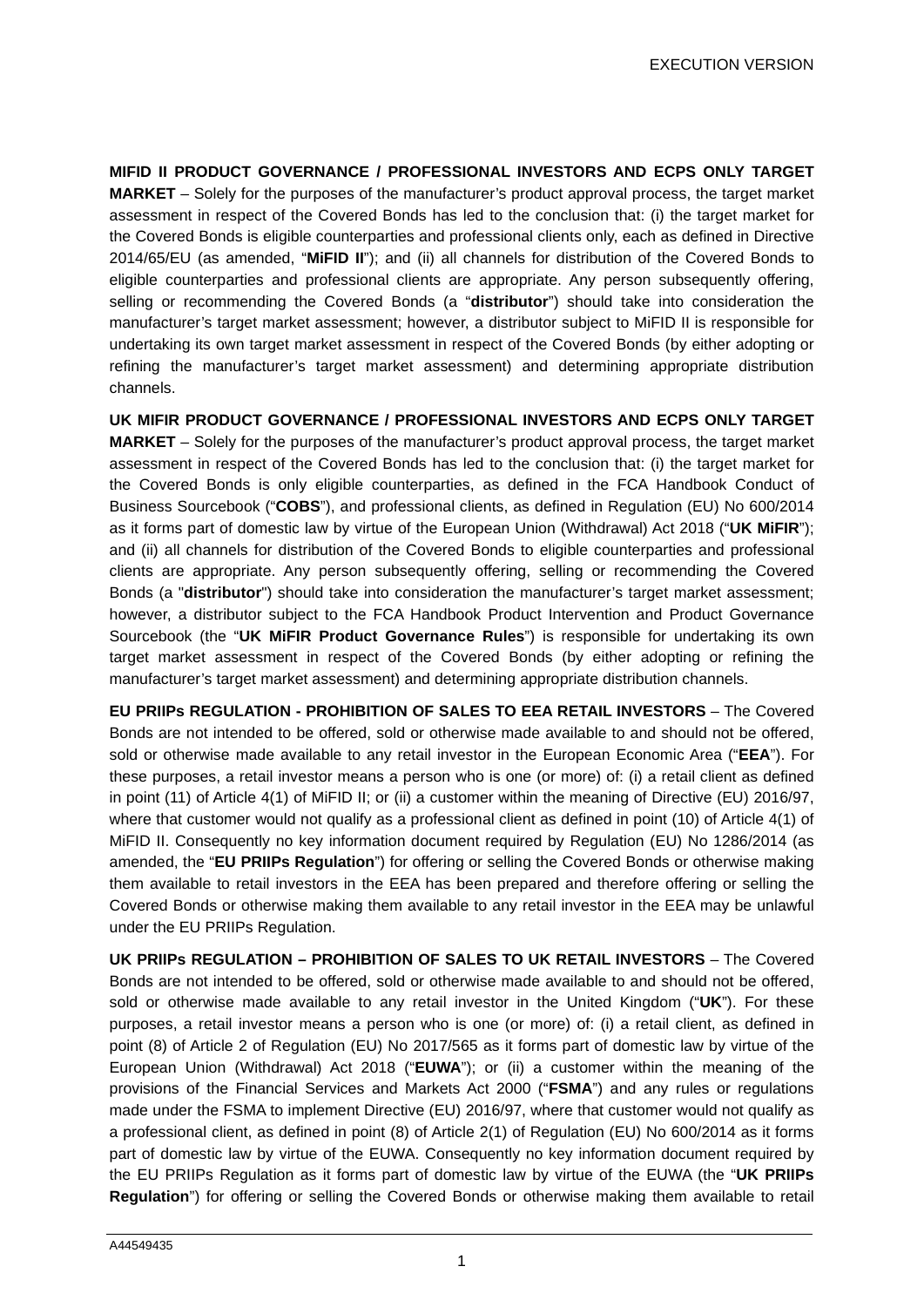investors in the UK has been prepared and therefore offering or selling the Covered Bonds or otherwise making them available to any retail investor in the UK may be unlawful under the UK PRIIPs Regulation.

### **Amended and Restated Pricing Supplement dated 7 July 2021 with effect on and from 31 August 2021**

to the original Pricing Supplement dated 21 February 2018

## **UNITED OVERSEAS BANK LIMITED** *(incorporated with limited liability in the Republic of Singapore) (Company Registration Number 193500026Z)* Issue of **£350,000,000 Floating Rate Covered Bonds due 2023**

unconditionally and irrevocably guaranteed as to payments of interest and principal by

**Glacier Eighty Pte. Ltd.** *(incorporated with limited liability in the Republic of Singapore) (Company Registration Number 201531119W)* under the U.S.\$8,000,000,000 Global Covered Bond Programme

# **PART A – CONTRACTUAL TERMS**

Terms used herein shall be deemed to be defined as such for the purposes of the Conditions (the "**Conditions**") set forth in the Offering Circular dated 15 February 2018 (the "**Offering Circular**") as amended by the Supplemental Bond Trust Deed dated 7 July 2021 made between the Issuer, the Covered Bond Guarantor and DB International Trust (Singapore) Limited as Bond Trustee and Security Trustee. This document constitutes the Pricing Supplement of the Covered Bonds described herein and must be read in conjunction with the Conditions. Full information on the Issuer, the CBG and the offer of the Covered Bonds is only available on the basis of the combination of this Pricing Supplement (read in conjunction with the Conditions) and the Offering Circular. The Offering Circular has been published on the SGX-ST website.

Where interest, discount income, prepayment fee, redemption premium or break cost is derived from any of the Covered Bonds by any person who is not resident in Singapore and who carries on any operations in Singapore through a permanent establishment in Singapore, the tax exemption available for qualifying debt securities (subject to certain conditions) under the Income Tax Act, Chapter 134 of Singapore (the "**Income Tax Act**"), shall not apply if such person acquires such Covered Bonds using the funds and profits of such person's operations through a permanent establishment in Singapore. Any person whose interest, discount income, prepayment fee, redemption premium or break cost derived from the Covered Bonds is not exempt from tax (including for the reasons described above) shall include such income in a return of income made under the Income Tax Act.

|   | $\left( \left  \right  \right)$ | Issuer:                        | United Overseas Bank Limited       |
|---|---------------------------------|--------------------------------|------------------------------------|
|   | (ii)                            | <b>Covered Bond Guarantor:</b> | Glacier Eighty Pte. Ltd.           |
|   |                                 | (iii) Calculation Agent:       | Deutsche Bank AG, Hong Kong Branch |
| 2 | (i)                             | Series Number:                 | 5                                  |
|   | (ii)                            | Tranche Number:                |                                    |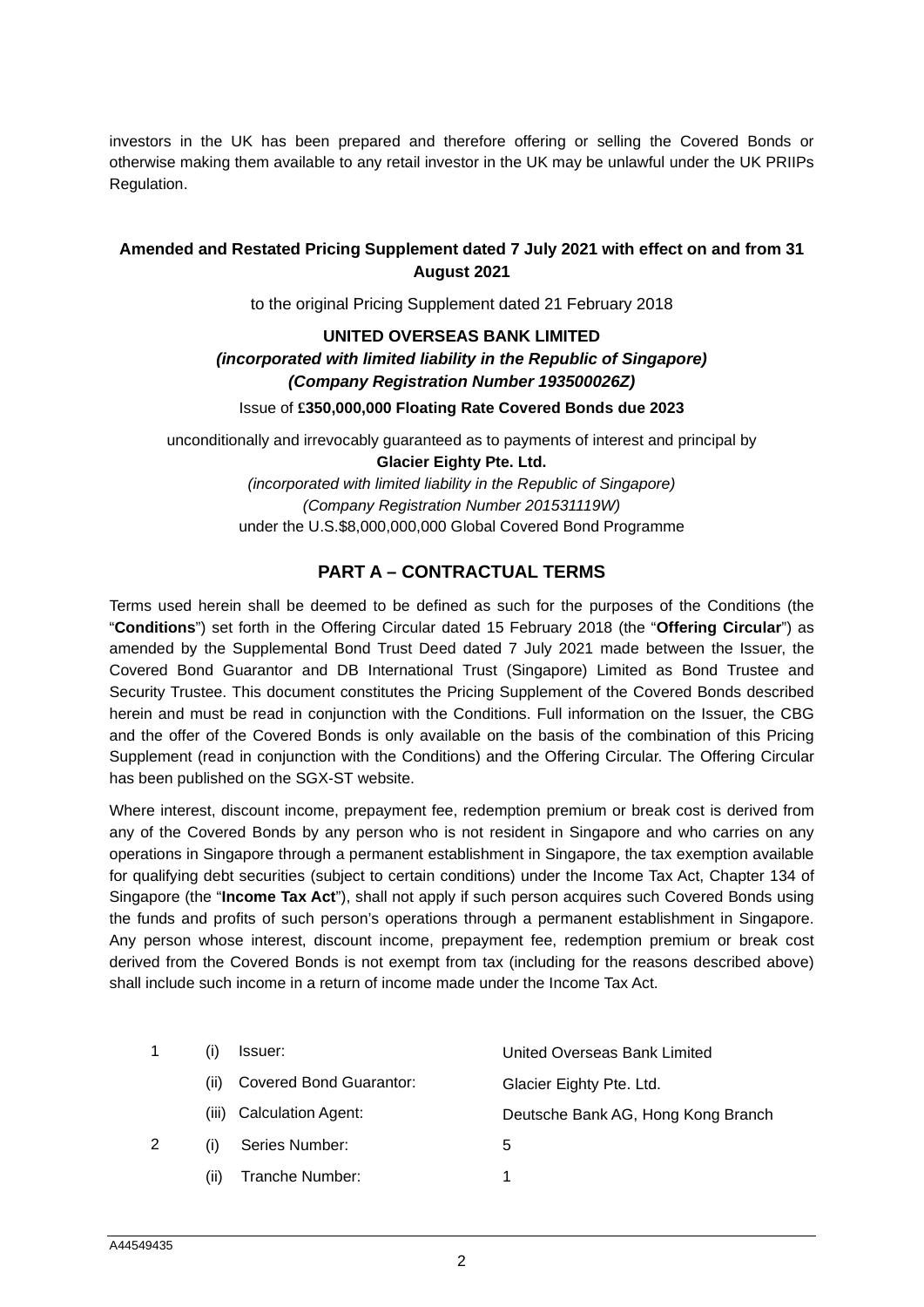|   | Date on which the Covered Bonds<br>(iii)<br>become fungible:                                                                                                                    | Not Applicable                                                                                                                                                                                                                                                                                                                                                                                                                                                                                                                                                                                                                                                                                                                                                                                                                                                 |
|---|---------------------------------------------------------------------------------------------------------------------------------------------------------------------------------|----------------------------------------------------------------------------------------------------------------------------------------------------------------------------------------------------------------------------------------------------------------------------------------------------------------------------------------------------------------------------------------------------------------------------------------------------------------------------------------------------------------------------------------------------------------------------------------------------------------------------------------------------------------------------------------------------------------------------------------------------------------------------------------------------------------------------------------------------------------|
| 3 | <b>Specified Currency or Currencies:</b>                                                                                                                                        | Sterling (GBP or $\pounds$ )                                                                                                                                                                                                                                                                                                                                                                                                                                                                                                                                                                                                                                                                                                                                                                                                                                   |
| 4 | <b>Aggregate Nominal Amount:</b>                                                                                                                                                | £350,000,000                                                                                                                                                                                                                                                                                                                                                                                                                                                                                                                                                                                                                                                                                                                                                                                                                                                   |
| 5 | <b>Issue Price:</b>                                                                                                                                                             | 100.00 per cent. of the Aggregate Nominal<br>Amount                                                                                                                                                                                                                                                                                                                                                                                                                                                                                                                                                                                                                                                                                                                                                                                                            |
| 6 | (i)<br><b>Specified Denominations:</b>                                                                                                                                          | £100,000 and integral multiples of £1,000 in<br>excess thereof                                                                                                                                                                                                                                                                                                                                                                                                                                                                                                                                                                                                                                                                                                                                                                                                 |
|   | <b>Calculation Amount:</b><br>(ii)                                                                                                                                              | £1,000                                                                                                                                                                                                                                                                                                                                                                                                                                                                                                                                                                                                                                                                                                                                                                                                                                                         |
| 7 | (i)<br><b>Issue Date:</b>                                                                                                                                                       | 28 February 2018                                                                                                                                                                                                                                                                                                                                                                                                                                                                                                                                                                                                                                                                                                                                                                                                                                               |
|   | (ii)<br>Interest Commencement Date                                                                                                                                              | <b>Issue Date</b>                                                                                                                                                                                                                                                                                                                                                                                                                                                                                                                                                                                                                                                                                                                                                                                                                                              |
| 8 | (i)<br><b>Maturity Date:</b>                                                                                                                                                    | Interest Payment Date falling on or nearest to<br>28 February 2023                                                                                                                                                                                                                                                                                                                                                                                                                                                                                                                                                                                                                                                                                                                                                                                             |
|   | (ii)<br>Extended Due for Payment Date of<br>Guaranteed<br>Amounts<br>Final<br>corresponding<br>the<br>to<br>Redemption Amount<br>under<br>the<br><b>Covered Bond Guarantee:</b> | Applicable<br>Interest Payment Date falling on or nearest to<br>28 February 2024                                                                                                                                                                                                                                                                                                                                                                                                                                                                                                                                                                                                                                                                                                                                                                               |
| 9 | <b>Interest Basis:</b>                                                                                                                                                          | For the period from and including the Issue<br>Date up to but excluding the Effective Date:<br>Three Month Sterling LIBOR plus 0.24 per<br>cent. per annum Floating Rate payable<br>quarterly in arrear (further particulars specified<br>below)<br>(see paragraph 15 below)<br>For the period from and including the Effective<br>Date up to but excluding the Maturity Date:<br>Compounded Daily SONIA plus 0.3242 per<br>cent. per annum Floating Rate payable<br>quarterly in arrear (further particulars specified<br>below)<br>(see paragraph 15 below)<br>For the period from and including the Maturity<br>Date up to but excluding the Extended Due for<br>Payment Date:<br>Compounded Daily SONIA plus 0.3242 per<br>cent. per annum Floating Rate payable<br>monthly in arrear (further particulars specified<br>below)<br>(see paragraph 15 below) |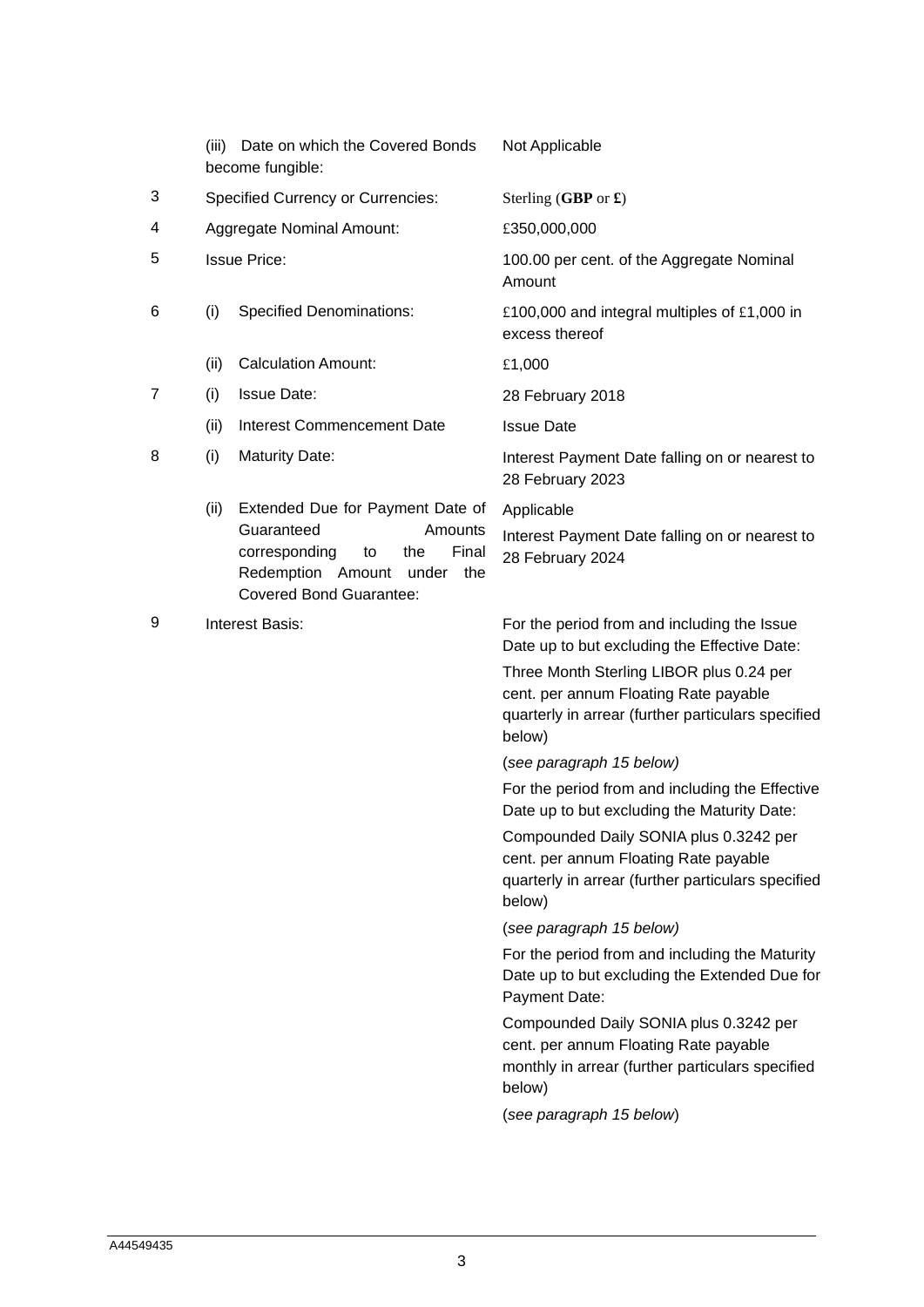| 10 |                           | Redemption/Payment Basis:    | Subject to any purchase and cancellation or<br>early redemption, the Covered Bonds will be<br>redeemed on the Maturity Date at 100 per<br>cent. of their nominal amount.               |
|----|---------------------------|------------------------------|----------------------------------------------------------------------------------------------------------------------------------------------------------------------------------------|
| 11 | Change of Interest Basis: |                              | Applicable, see paragraph 9 above                                                                                                                                                      |
| 12 | Put/Call Options:         |                              | Not Applicable                                                                                                                                                                         |
| 13 | Covered Bond Swap:        |                              |                                                                                                                                                                                        |
|    | (i)                       | Covered Bond Swap Provider:  | United Overseas Bank Limited                                                                                                                                                           |
|    | (ii)                      | Nature of Covered Bond Swap: | Forward Starting (i.e. entered into on the Issue<br>Date but no cashflows will be exchanged<br>under such Covered Bond Swap unless and<br>until service of a Notice to Pay on the CBG) |

## **PROVISIONS RELATING TO INTEREST (IF ANY) PAYABLE**

| 14 |       | <b>Fixed Rate Covered Bond Provisions:</b>                                   | Not Applicable                                                                                                                                                                                                                                                                                                                                                                                                                                                |
|----|-------|------------------------------------------------------------------------------|---------------------------------------------------------------------------------------------------------------------------------------------------------------------------------------------------------------------------------------------------------------------------------------------------------------------------------------------------------------------------------------------------------------------------------------------------------------|
| 15 |       | <b>Floating Rate Covered Bond Provisions</b>                                 | Applicable                                                                                                                                                                                                                                                                                                                                                                                                                                                    |
|    | (i)   | Interest Period(s):                                                          | The period beginning from and including the<br>Issue Date and ending on but excluding the<br>first Specified Interest Payment Date and each<br>successive period beginning on and including<br>a Specified Interest Payment Date and ending<br>on but excluding the next succeeding Specified<br>Interest Payment Date, subject to adjustment<br>in accordance with the Business Day<br>Convention set out in (v) below                                       |
|    | (ii)  | <b>Specified Interest Payment Dates:</b>                                     | 28 February, 28 May, 28 August and 28<br>November in each year up to the Maturity<br>Date, provided that after the Extension<br>Determination Date, the Specified Interest<br>Payment Dates shall be the 28th calendar day<br>of each month commencing on but excluding<br>the Maturity Date and ending on the Extended<br>Due for Payment Date, in each case subject to<br>adjustment in accordance with the Business<br>Day Convention set out in (v) below |
|    | (iii) | Interest Period Date:                                                        | Specified Interest Payment Date                                                                                                                                                                                                                                                                                                                                                                                                                               |
|    |       | (iv) First Specified Interest Payment<br>Date:                               | 28 May 2018                                                                                                                                                                                                                                                                                                                                                                                                                                                   |
|    | (v)   | <b>Business Day Convention:</b>                                              | Modified Following Business Day Convention                                                                                                                                                                                                                                                                                                                                                                                                                    |
|    |       | (vi) Business Centre(s):                                                     | London, Singapore                                                                                                                                                                                                                                                                                                                                                                                                                                             |
|    |       | (vii) Manner in which the Rate(s)<br>0f<br>Interest is/are to be determined: | <b>Screen Rate Determination</b>                                                                                                                                                                                                                                                                                                                                                                                                                              |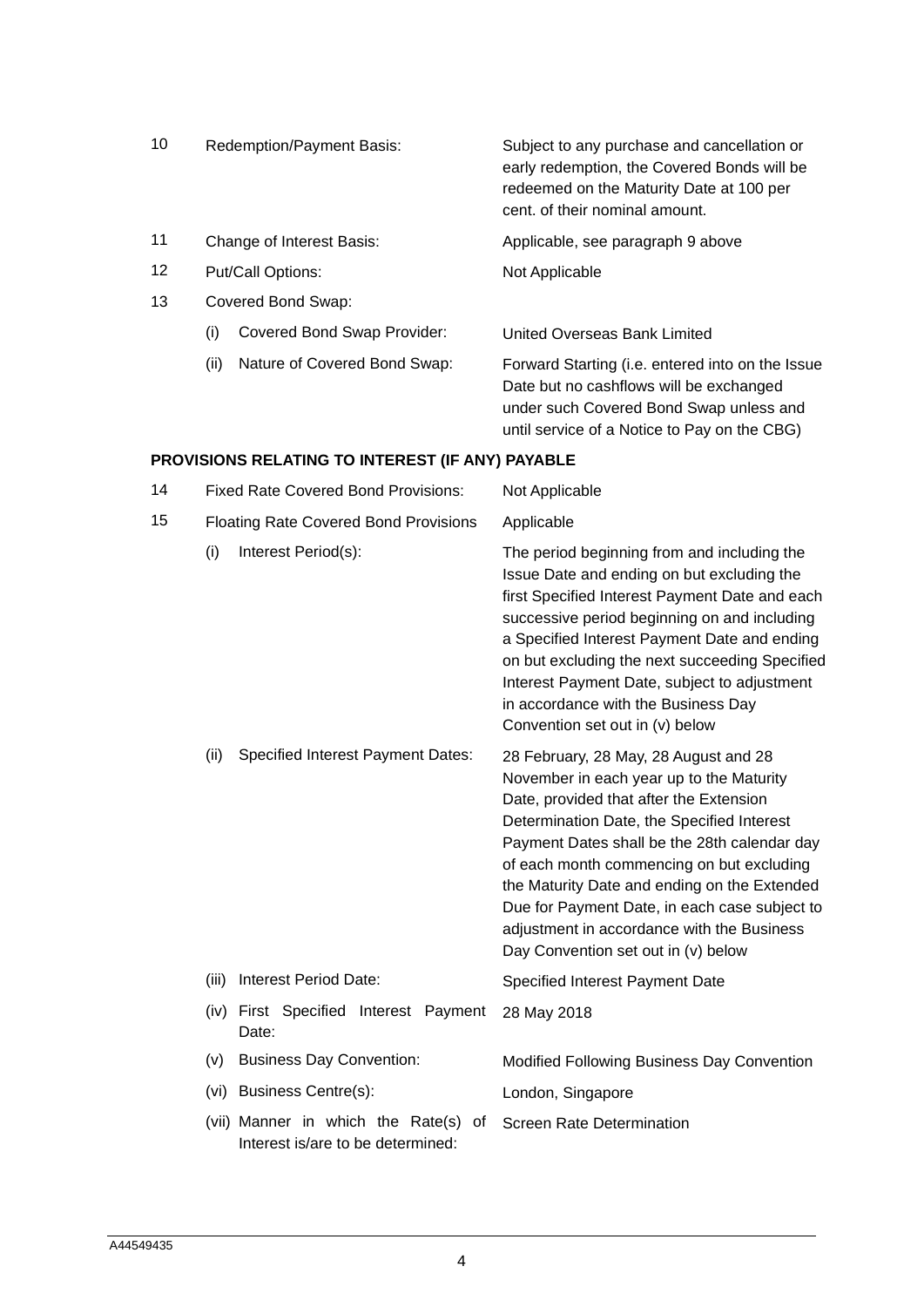|      | (viii) Party responsible for calculating the<br>Rate(s) of Interest and/or Interest<br>Amount(s) (if not the Agent): | Not Applicable                                                                                                                                                                                                            |
|------|----------------------------------------------------------------------------------------------------------------------|---------------------------------------------------------------------------------------------------------------------------------------------------------------------------------------------------------------------------|
|      | (ix) Screen Rate Determination:                                                                                      |                                                                                                                                                                                                                           |
|      | - Reference Rate:                                                                                                    | For the period from and including the Issue<br>Date up to but excluding the Specified Interest<br>Payment Date falling on or nearest to the 28th<br>day of August 2021, being 31st August 2021<br>(the "Effective Date"): |
|      |                                                                                                                      | Three Month Sterling LIBOR                                                                                                                                                                                                |
|      |                                                                                                                      | For the period from and including the Effective<br>Date up to but excluding the Extended Due for<br>Payment Date:                                                                                                         |
|      |                                                                                                                      | <b>Compounded Daily SONIA</b>                                                                                                                                                                                             |
|      |                                                                                                                      | (as further specified in the Annex to this Pricing<br>Supplement)                                                                                                                                                         |
|      | - Interest Determination Date(s):                                                                                    | For the period from and including the Issue<br>Date up to but excluding the Effective Date:                                                                                                                               |
|      |                                                                                                                      | The first day of the Interest Accrual Period                                                                                                                                                                              |
|      |                                                                                                                      | For the period from and including the Effective<br>Date up to but excluding the Extended Due for<br>Payment Date:                                                                                                         |
|      |                                                                                                                      | The fifth London Banking Day prior to the last<br>day of each Interest Accrual Period                                                                                                                                     |
|      | - Relevant Screen Page:                                                                                              | From and including the Issue Date up to but<br>excluding the Effective Date, the display page<br>designated LIBOR01 on Reuters at 11.00 a.m.<br>(London time) on the Interest Determination<br>Date                       |
|      |                                                                                                                      | From and including the Effective Date up to but<br>excluding the Extended Due for Payment Date,<br>Reuters Screen SONIA Page (or any<br>replacement thereto)                                                              |
| (x)  | <b>ISDA Determination:</b>                                                                                           | Not Applicable                                                                                                                                                                                                            |
| (xi) | Margin(s):                                                                                                           | From and including the Issue Date up to but<br>excluding the Effective Date, +0.24 per cent.<br>per annum<br>From and including the Effective Date up to but                                                              |
|      |                                                                                                                      | excluding the Maturity Date, +0.3242 per cent.<br>per annum                                                                                                                                                               |
|      |                                                                                                                      | From and including the Maturity Date up to but<br>excluding the Extended Due for Payment Date,<br>+0.3242 per cent. per annum                                                                                             |
|      | (xii) Minimum Rate of Interest:                                                                                      | Not Applicable                                                                                                                                                                                                            |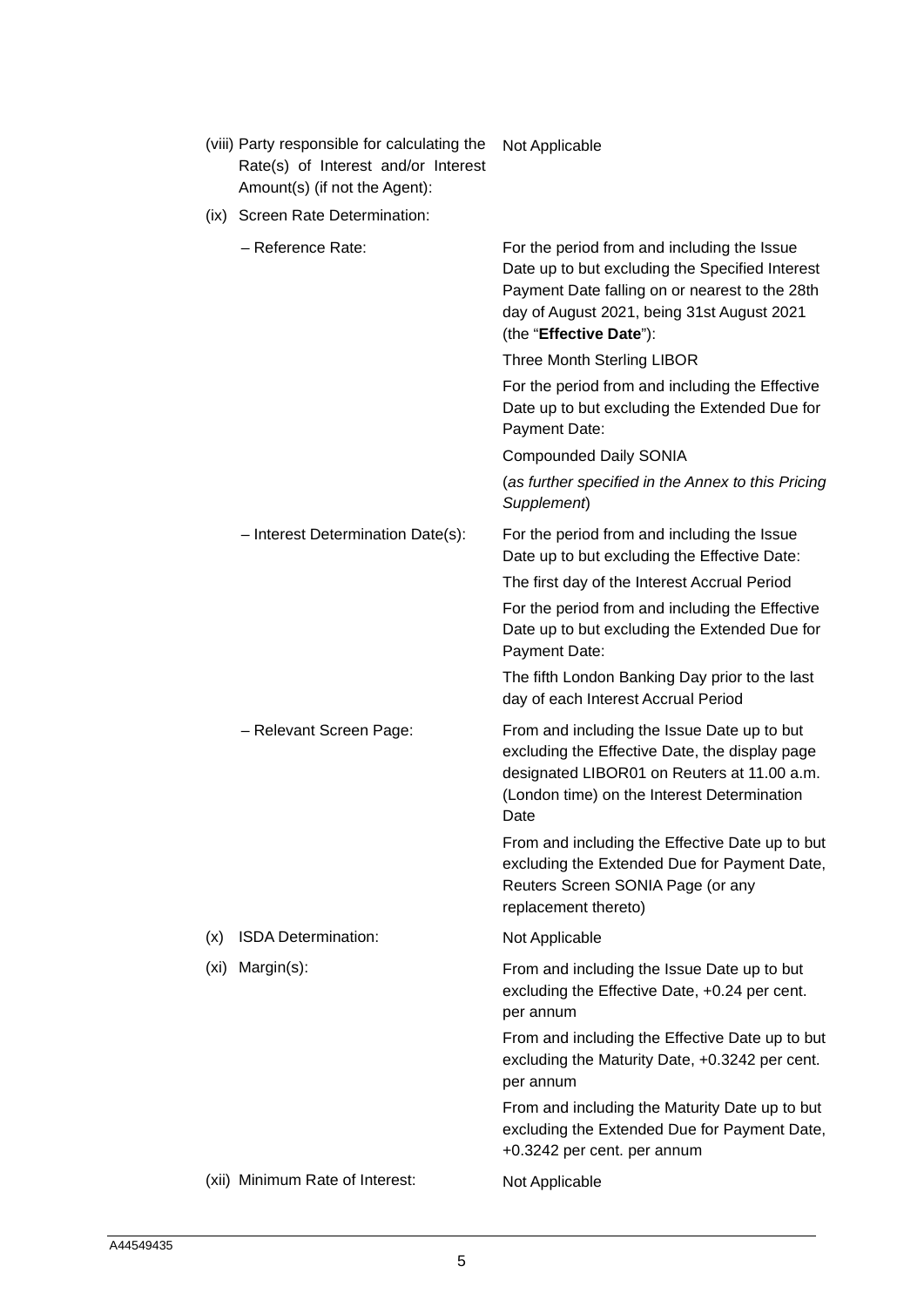|                                                           | (xiii) Maximum Rate of Interest:                                                                                                                                          | Not Applicable                   |  |
|-----------------------------------------------------------|---------------------------------------------------------------------------------------------------------------------------------------------------------------------------|----------------------------------|--|
|                                                           | (xiv) Day Count Fraction:                                                                                                                                                 | Actual/365 (Fixed)               |  |
|                                                           | <b>PROVISIONS RELATING TO REDEMPTION</b>                                                                                                                                  |                                  |  |
| 16                                                        | Call Option                                                                                                                                                               | Not Applicable                   |  |
| 17                                                        | Put Option                                                                                                                                                                | Not Applicable                   |  |
| 18                                                        | Final Redemption Amount of each<br>Covered Bond:                                                                                                                          | £1,000 per Calculation Amount    |  |
| 19                                                        | <b>Early Redemption Amount:</b>                                                                                                                                           |                                  |  |
|                                                           | Early Redemption Amount(s) per<br>Calculation Amount payable on<br>redemption for taxation reasons or on<br>event of default or other early<br>redemption:                | £1,000 per Calculation Amount    |  |
| 20                                                        | Details relating to redemption by<br>Instalments: amount of each instalment<br>("Instalment Amount"), date on which<br>each payment is to be made<br>("Instalment Date"): | Not Applicable                   |  |
| <b>GENERAL PROVISIONS APPLICABLE TO THE COVERED BONDS</b> |                                                                                                                                                                           |                                  |  |
| 21                                                        | Form of Covered Bonds:                                                                                                                                                    | <b>Registered Covered Bonds:</b> |  |

Regulation S Global Covered Bond (£350,000,000 nominal amount) registered in the name of a nominee for a common depositary for Euroclear and Clearstream, Luxembourg

22 Financial Centre(s): London, Singapore 23 Talons for future Coupons to be attached to Definitive Covered Bonds (and dates on which such Talons mature):

Not Applicable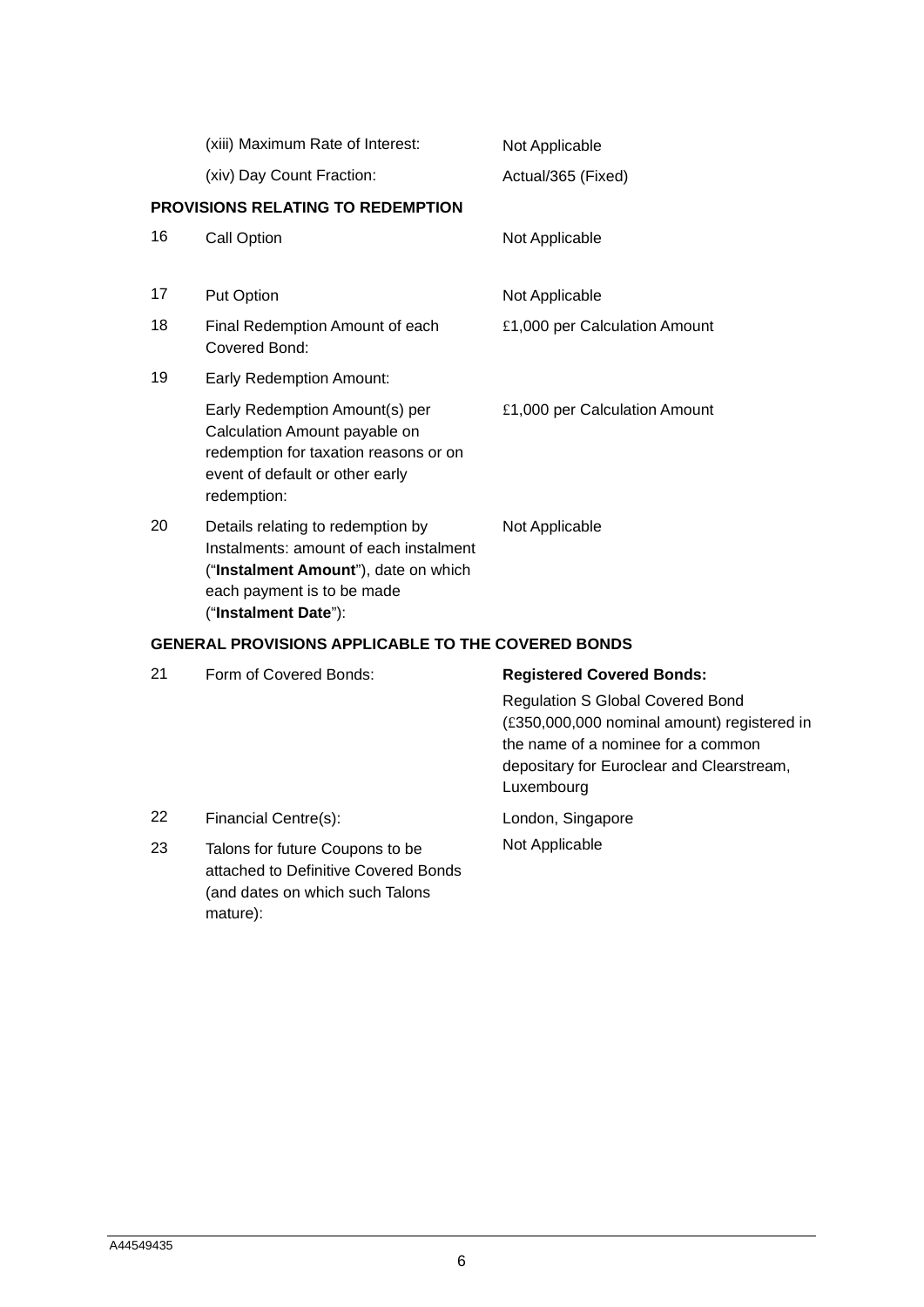Signed on behalf of United Overseas Bank Limited:

 $\bar{\tau}$ 

 $\bar{\nu}$ 

 $\mathbb{Z}$  $\overline{\phantom{a}}$ m By  $\int_{0}^{x}$ Duly authorised

-<br>A44549435<br>SIGNATURE PAGE – AMENDED AND RESTATED PRICING SUPPLEMENT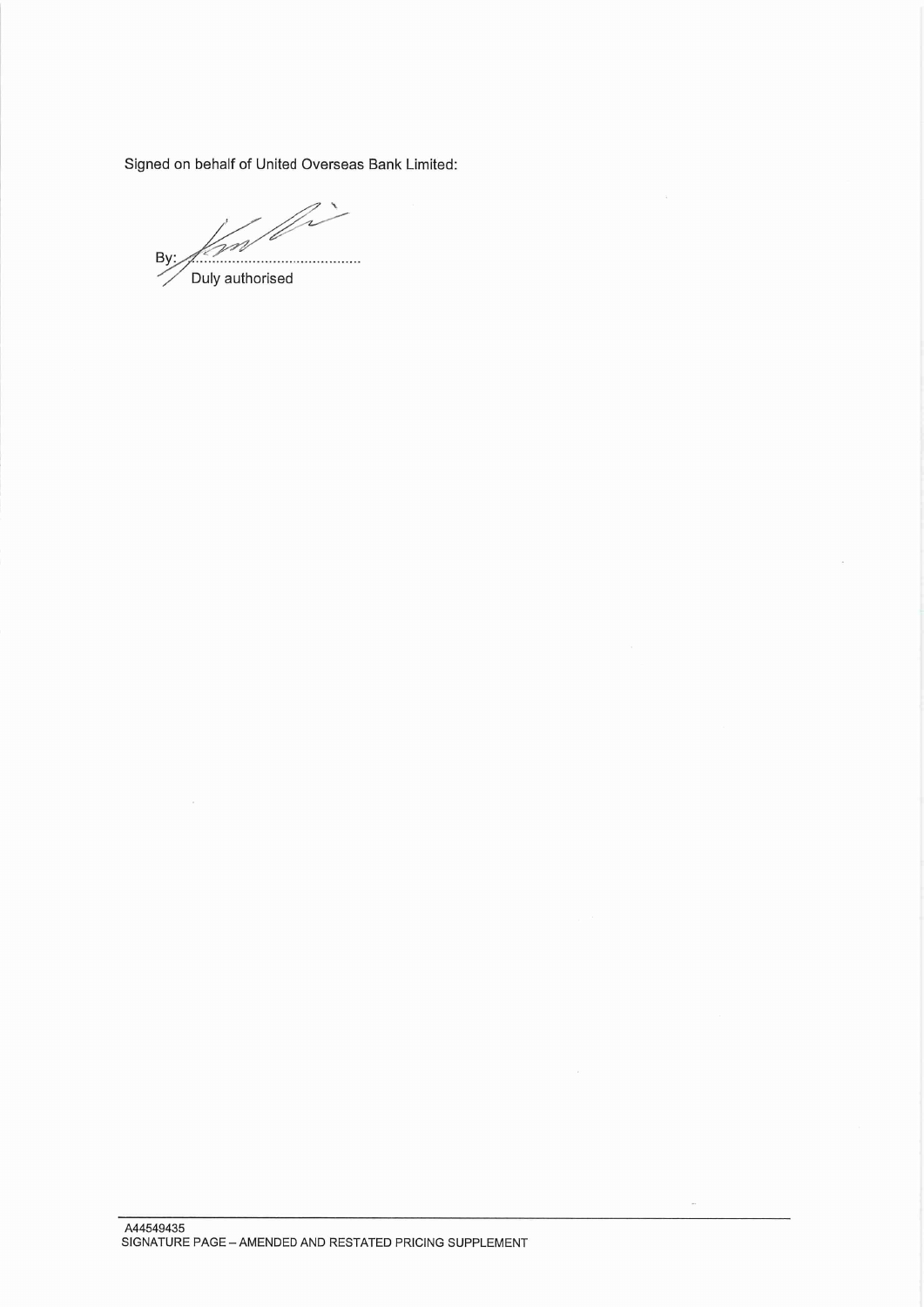Signed on behalf of Glacier Eighty Pte. Ltd.:

mon  $\left\lceil \left\langle \cdot \right\rceil \right\rceil$ By: ...........................................

Duly authorised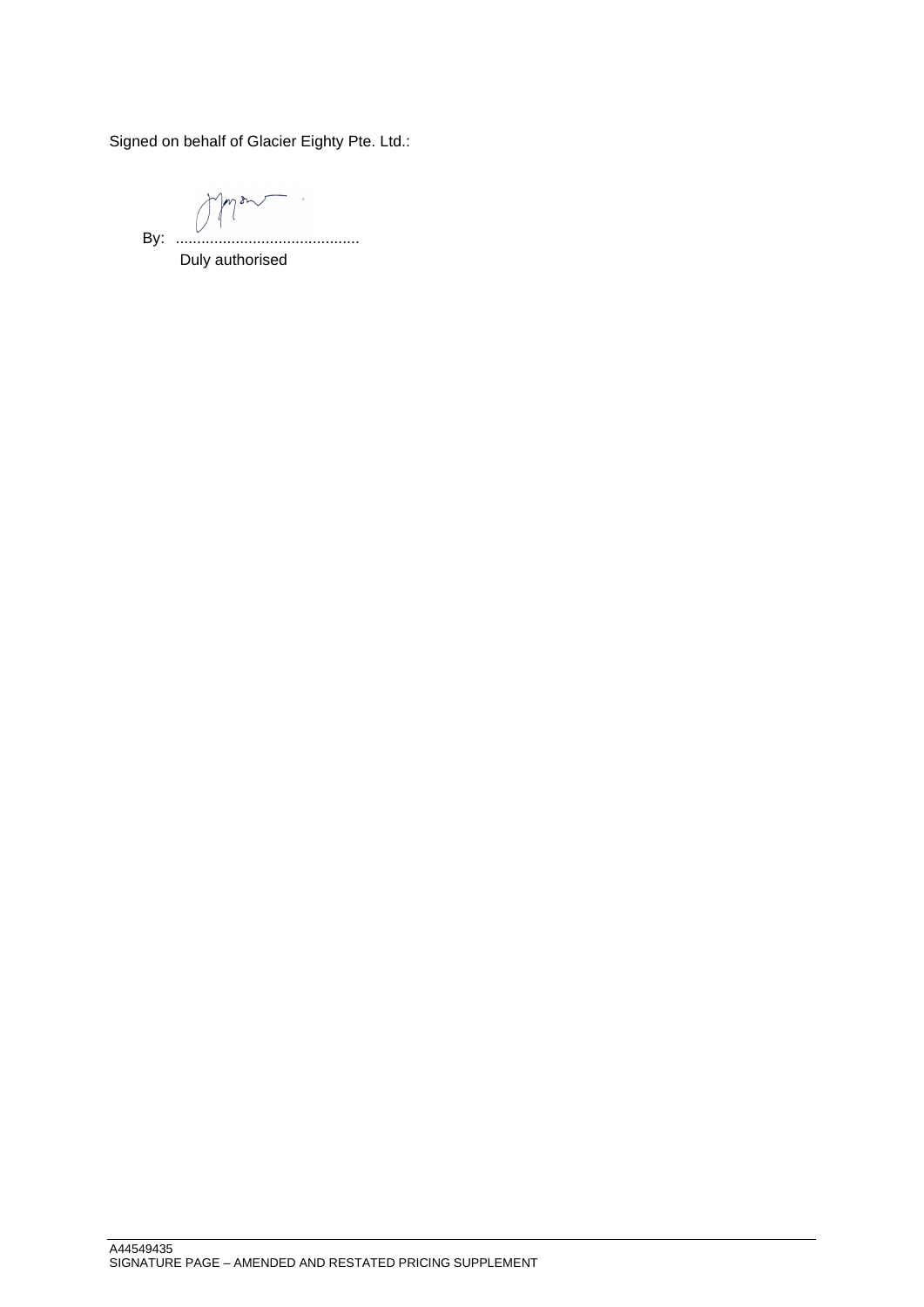### **PART B – OTHER INFORMATION**

#### 24 **LISTING AND ADMISSION TO TRADING\***

25 **RATINGS\***

| Admission to trading:<br>(i) | Application is expected to be made by the<br>Issuer (or on its behalf) for the Covered Bonds<br>to be admitted to trading on SGX-ST with<br>effect from one business day after issuance. |
|------------------------------|------------------------------------------------------------------------------------------------------------------------------------------------------------------------------------------|
| <b>RATINGS*</b>              |                                                                                                                                                                                          |
| Ratings:                     | The Covered Bonds to be issued are expected<br>to be rated:                                                                                                                              |
|                              | S&P: AAA                                                                                                                                                                                 |
|                              | Moody's: Aaa                                                                                                                                                                             |

### 26 **INTERESTS OF NATURAL AND LEGAL PERSONS INVOLVED IN THE ISSUE/OFFER\***

Save for any fees payable to the Managers, so far as the Issuer is aware, no person involved in the offer of the Covered Bonds has an interest material to the offer. The Managers and their affiliates have engaged, and may in the future engage, in investment banking and/or commercial banking transactions with, and may perform other services for, the Issuer and the CBG and their affiliates in the ordinary course of business.

#### 27 **OPERATIONAL INFORMATION**

| ISIN:                                                                                                                                                 | XS1781700742                                                                                             |  |  |  |
|-------------------------------------------------------------------------------------------------------------------------------------------------------|----------------------------------------------------------------------------------------------------------|--|--|--|
| Common Code:                                                                                                                                          | 178170074                                                                                                |  |  |  |
| <b>CMU Instrument Number:</b>                                                                                                                         | Not Applicable                                                                                           |  |  |  |
| Any clearing system(s) other than<br>Euroclear Bank SA/NV, Clearstream<br>Banking S.A., the CMU and CDP and<br>the relevant identification number(s): | Not Applicable                                                                                           |  |  |  |
| Delivery:                                                                                                                                             | Delivery against payment                                                                                 |  |  |  |
| Names and addresses of additional<br>Paying Agent(s) (if any):                                                                                        | Not Applicable                                                                                           |  |  |  |
| <b>DISTRIBUTION</b>                                                                                                                                   |                                                                                                          |  |  |  |
| Method of distribution:<br>(i)                                                                                                                        | Syndicated                                                                                               |  |  |  |
| (ii)<br>If syndicated:                                                                                                                                |                                                                                                          |  |  |  |
| (A) Names of Managers:                                                                                                                                | Credit Suisse Securities (Europe) Limited<br><b>HSBC Bank plc</b><br><b>United Overseas Bank Limited</b> |  |  |  |
| (B) Stabilisation Manager(s) (if<br>$any)$ :                                                                                                          | <b>HSBC Bank plc</b>                                                                                     |  |  |  |

\*

28 **DISTRIBUTION\***

Applicable as at the Issue Date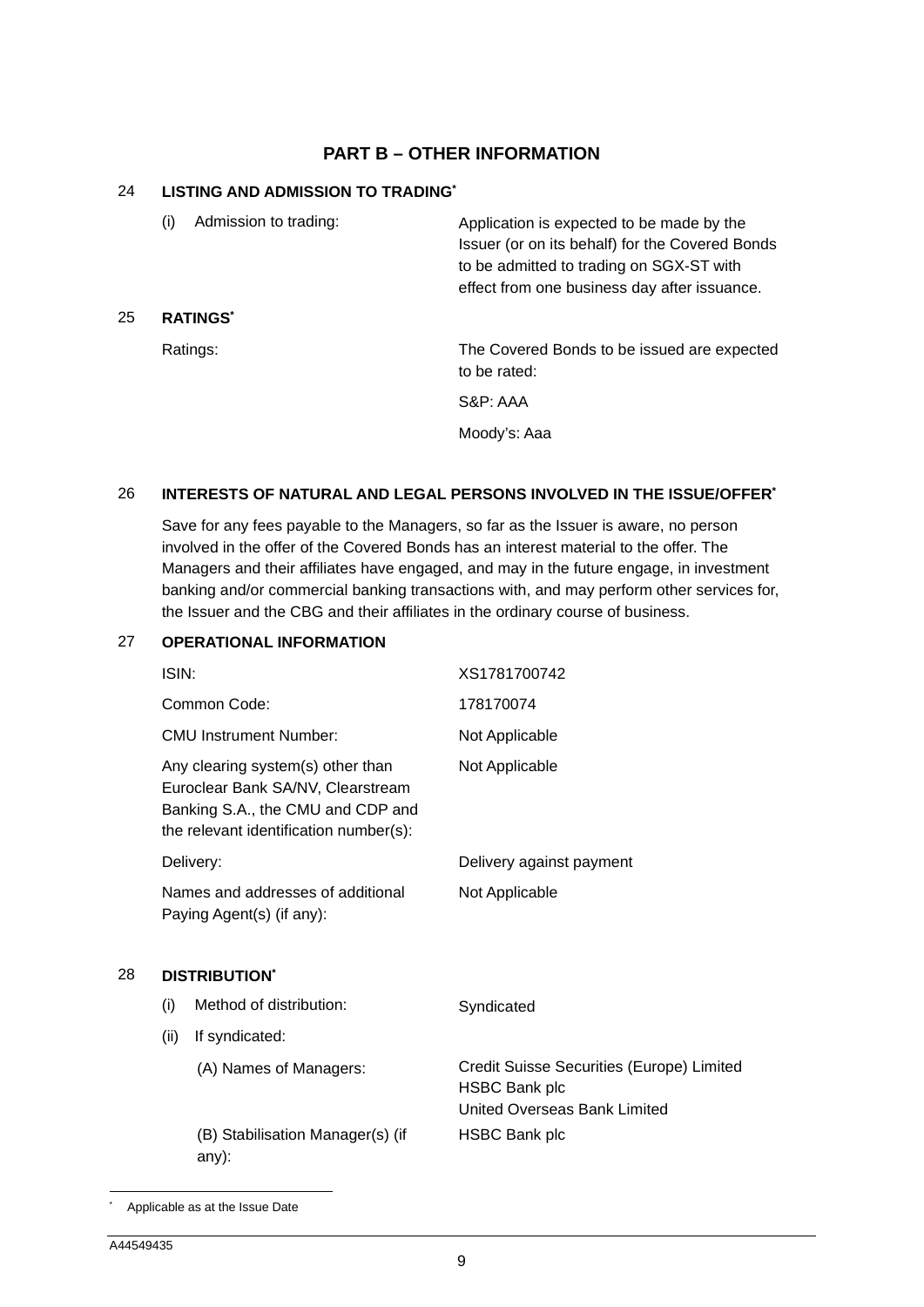| (iii) | If non-syndicated, name of Dealer:               | Not Applicable                                               |
|-------|--------------------------------------------------|--------------------------------------------------------------|
|       | (iv) US Selling Restrictions:                    | Reg. S Compliance Category 2;<br><b>TEFRA not applicable</b> |
| (v)   | Prohibition of Sales to EEA Retail<br>Investors: | Not Applicable                                               |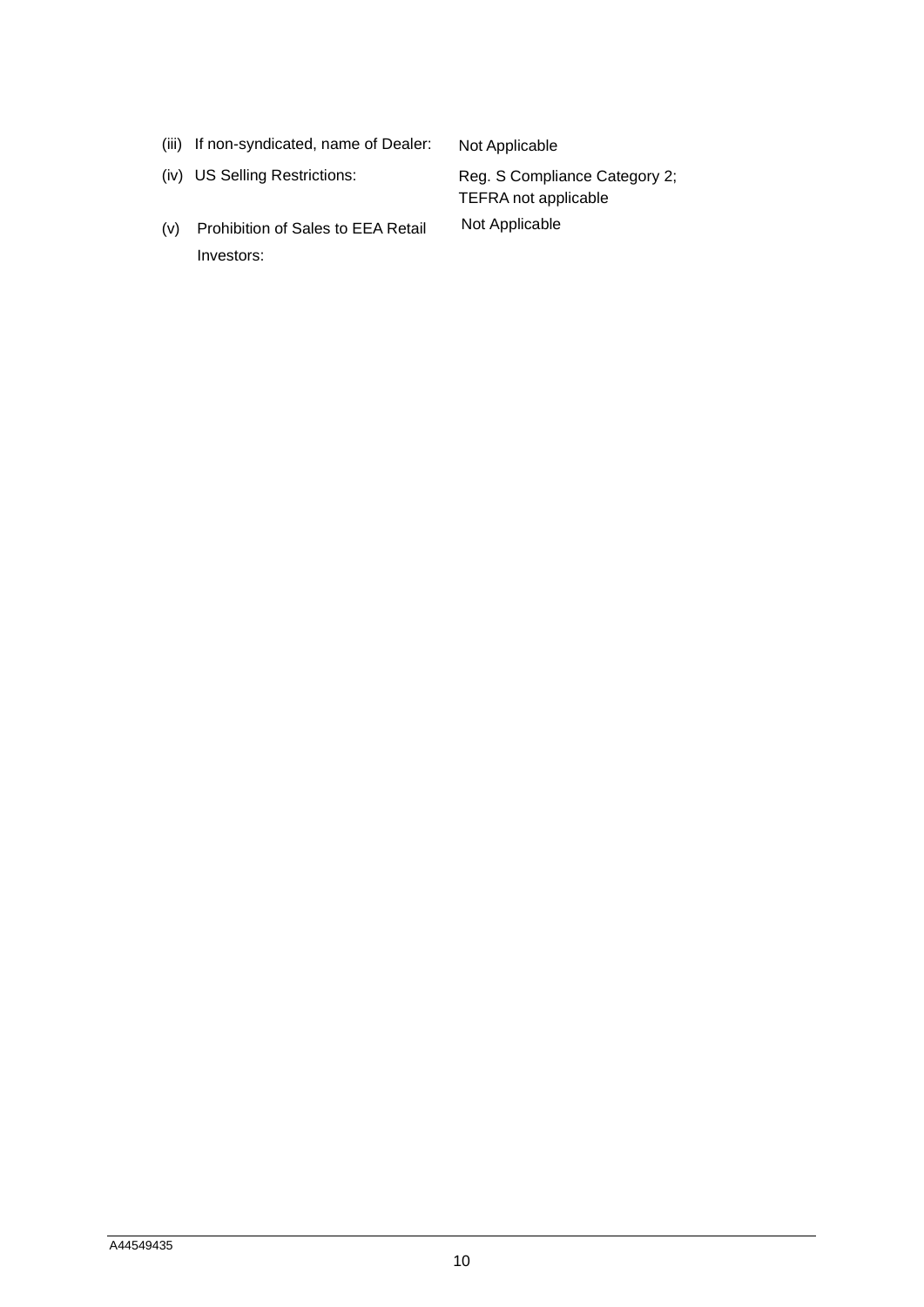#### **ANNEX TO THE PRICING SUPPLEMENT**

### **COMPOUNDED DAILY SONIA AMENDMENTS TO THE CONDITIONS OF THE COVERED BONDS DESCRIBED HEREIN**

The following new Condition 4(b)(iii)(D) shall be included in the Conditions for the purpose of this series of Covered Bonds only:

(D) Screen Rate Determination for Floating Rate Covered Bonds where the Reference Rate is specified as being Compounded Daily SONIA:

- (x) *Compounded Daily SONIA*: For each Floating Rate Covered Bond where the Reference Rate is specified as being Compounded Daily SONIA in the applicable Pricing Supplement, the Rate of Interest for each Interest Accrual Period from and including the Effective Date will, subject as provided below, be equal to Compounded Daily SONIA plus or minus (as indicated in the applicable Pricing Supplement) the Margin (if any).
	- (1) For the purposes of this Condition  $4(b)(iii)(D)$ :

"**Compounded Daily SONIA**" means, with respect to an Interest Accrual Period, the rate of return of a daily compound interest investment (with the daily Sterling Overnight Index Average ("**SONIA**") rate as reference rate for the calculation of interest) and will be calculated by the Calculation Agent (or such other party responsible for the calculation of the Rate of Interest, as specified in the applicable Pricing Supplement) on the relevant Interest Determination Date, as follows, and the resulting percentage will be rounded if necessary to the fifth decimal place, with 0.000005 being rounded upwards:

$$
\left[\prod_{i=1}^{d_o} \left(1 + \frac{\text{SONIA}_i \times n_i}{365}\right) - 1\right] \times \frac{365}{d}
$$

where:

"**d**" means the number of calendar days in the relevant Interest Accrual Period;

"**d***o*" means the number of London Banking Days in the relevant Interest Accrual Period

"*i*" means, for the relevant Interest Accrual Period, a series of whole numbers from one to d*o*, each representing the relevant London Banking Day in chronological order from (and including) the first London Banking Day in such Interest Accrual Period;

"**London Banking Day**" means any day on which commercial banks are open for general business (including dealing in foreign exchange and foreign currency deposits) in London;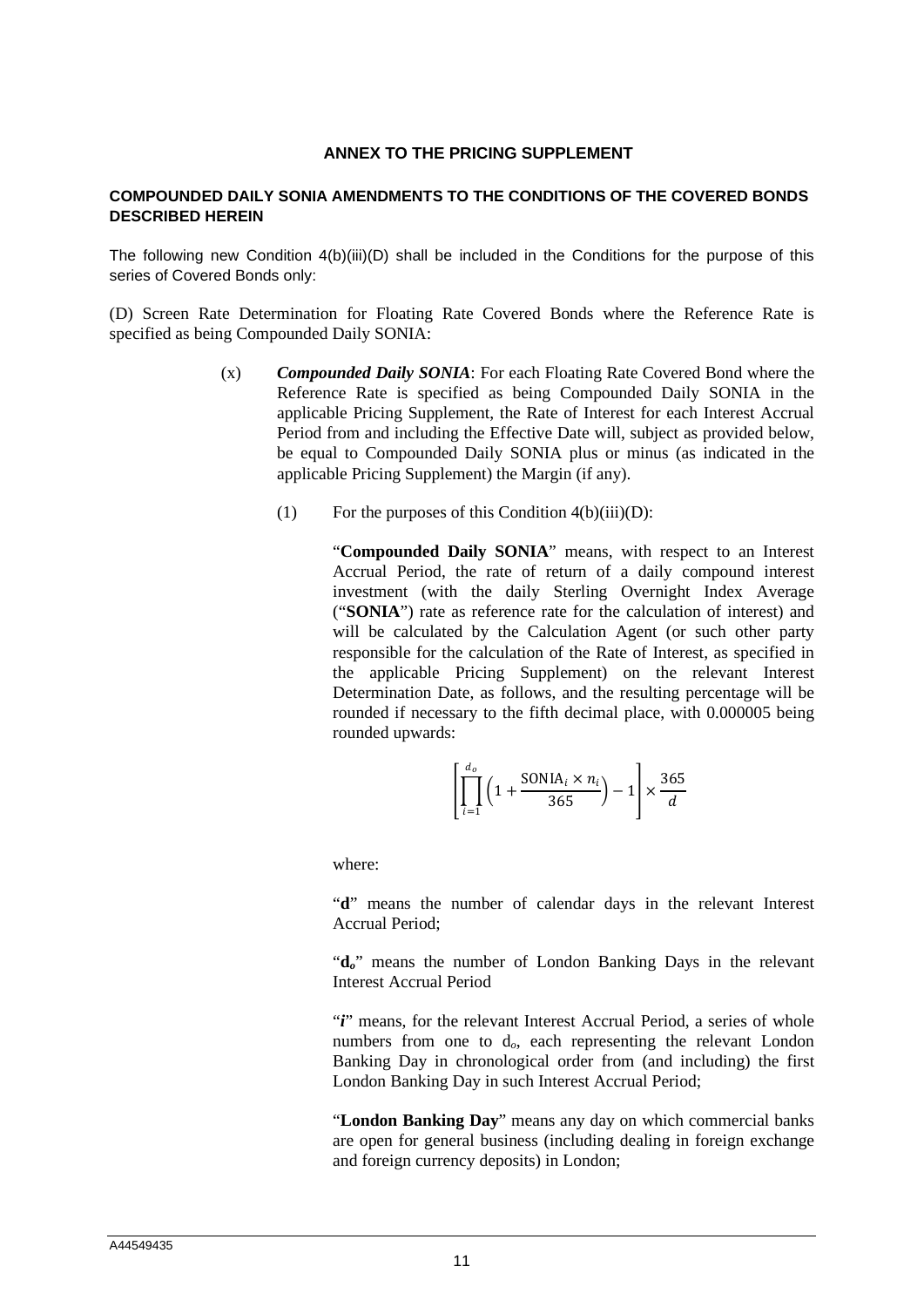"**n***i*" means, for any London Banking Day "*i*", the number of calendar days from (and including) such London Banking Day "*i*" up to (but excluding) the following London Banking Day;

"**SONIA***i*" means, in respect of any London Banking Day "*i*" in the relevant Interest Accrual Period, the SONIA Reference Rate for the SONIA Determination Date in relation to such London Banking Day "*i*";

"**SONIA Determination Date**" means, in respect of any London Banking Day "*i*", the London Banking Day falling five London Banking Days prior to such London Banking Day "*i*"; and

"**SONIA Reference Rate**" means, in respect of any London Banking Day, a reference rate equal to the daily SONIA rate for such London Banking Day as provided by the administrator of SONIA to authorised distributors and as then published on the Relevant Screen Page (or, if the Relevant Screen Page is unavailable, as otherwise published by such authorised distributors) on the London Banking Day immediately following such London Banking Day.

- (2) Subject to Condition 4(b)(iii)(D)(aa), if, in respect of the determination of SONIA*i* for any London Banking Day in the relevant Interest Accrual Period, the Calculation Agent determines that the relevant SONIA Reference Rate is not available on the Relevant Screen Page or has not otherwise been published by the relevant authorised distributors, such SONIA Reference Rate shall be:
	- (A) the Bank of England's Bank Rate (the "**Bank Rate**") prevailing at 5.00 p.m. (or, if earlier, close of business) on the relevant London Banking Day; plus
	- (B) the mean of the spread of the SONIA Reference Rate to the Bank Rate over the previous five days on which a SONIA Reference Rate has been published, excluding the highest spread (or, if there is more than one highest spread, one only of those highest spreads) and lowest spread (or, if there is more than one lowest spread, one only of those lowest spreads) to the Bank Rate.
- (y) *Fallback*: In the event that the Rate of Interest cannot be determined in accordance with the foregoing provisions by the Calculation Agent, subject to Condition 4(b)(iii)(D)(aa), the Rate of Interest shall be that determined as at the last preceding Interest Determination Date.
- (z) *Acceleration upon Default*: If the Covered Bonds become due and payable in accordance with Condition 9 (*Events of Default*), the final Interest Determination Date shall, notwithstanding any Interest Determination Date specified in the applicable Pricing Supplement, be deemed to be the date on which such Covered Bonds became due and payable (with corresponding adjustments being deemed to be made to the Compounded Daily SONIA formula) and the Rate of Interest on such Covered Bonds shall, for so long as any such Covered Bond remains outstanding, be that determined on such date.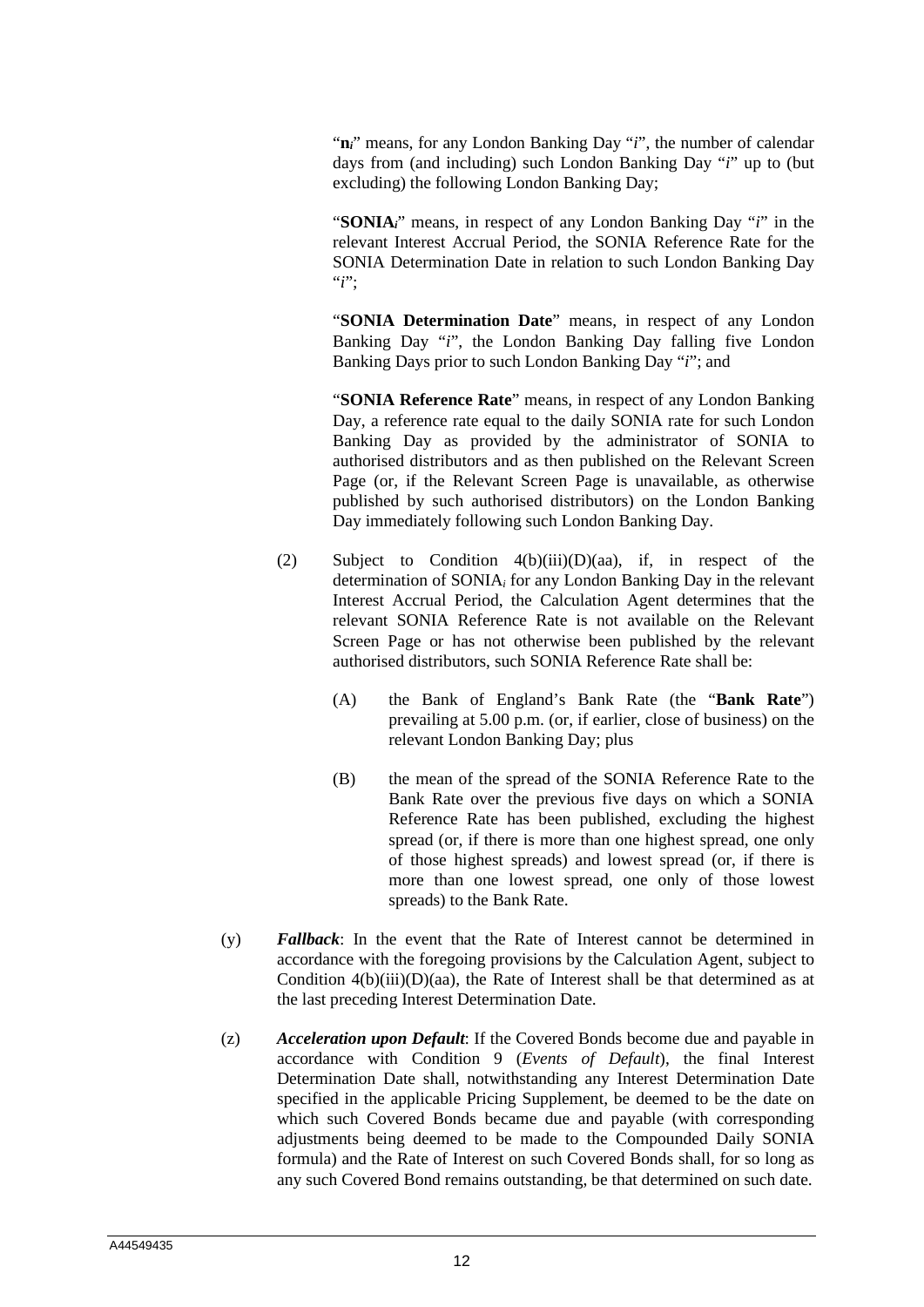- (aa) *Benchmark Replacement*: If a Benchmark Event has occurred in relation to Compounded Daily SONIA when any Rate of Interest (or the relevant component part thereof) remains to be determined by such Reference Rate, then the following provisions shall apply:
	- (1) if there is a Successor Rate prior to the relevant Interest Determination Date relating to the next succeeding Interest Period, the Issuer shall promptly give notice thereof to the Bond Trustee, the Calculation Agent, the Issuing and Paying Agent and the Covered Bondholders, which shall specify the effective date(s) for such Successor Rate and any consequential changes made to these Conditions. The Calculation Agent or such party responsible for determining the Rate of Interest shall apply such Successor Rate on the relevant Interest Determination Date relating to the next succeeding Interest Period for purposes of determining the Rate of Interest (or the relevant component part thereof) applicable to the Covered Bonds;
	- (2) if there is no Successor Rate prior to the relevant Interest Determination Date relating to the next succeeding Interest Period, the Issuer shall determine (acting in good faith and in a commercially reasonable manner and by reference to such sources as it deems appropriate, which may at its discretion include consultation with an Independent Adviser) an Alternative Reference Rate (as defined below) for purposes of determining the Rate of Interest (or the relevant component part thereof) applicable to the Covered Bonds and shall promptly give notice thereof to the Bond Trustee, the Calculation Agent, the Issuing and Paying Agent and the Covered Bondholders, which shall specify the effective date(s) for such Alternative Reference Rate and any consequential changes made to these Conditions. The Calculation Agent or such party responsible for determining the Rate of Interest shall apply such Alternative Reference Rate on the relevant Interest Determination Date relating to the next succeeding Interest Period for purposes of determining the Rate of Interest (or the relevant component part thereof) applicable to the Covered Bonds;
	- (3) if a Successor Rate or, failing which, an Alternative Reference Rate (as applicable) is notified by the Issuer to the Bond Trustee, the Calculation Agent, the Issuing and Paying Agent and the Covered Bondholders in accordance with the preceding provisions, such Successor Rate or, failing which, an Alternative Reference Rate (as applicable) shall be the Reference Rate for each of the future Interest Periods (subject to the subsequent operation of, and to adjustment as provided in, this Condition 4(b)(iii)(D)(aa); provided, however, that if paragraph (1) or (2) applies and the Issuer does not notify the Bond Trustee, the Calculation Agent, the Issuing and Paying Agent and the Covered Bondholders a Successor Rate or an Alternative Reference Rate prior to the relevant Interest Determination Date relating to the next succeeding Interest Period, the Rate of Interest applicable to the next succeeding Interest Period shall be equal to the Rate of Interest last determined in relation to the Covered Bonds in respect of the preceding Interest Period (or alternatively, if there has not been a first Interest Payment Date, the rate of interest shall be the initial Rate of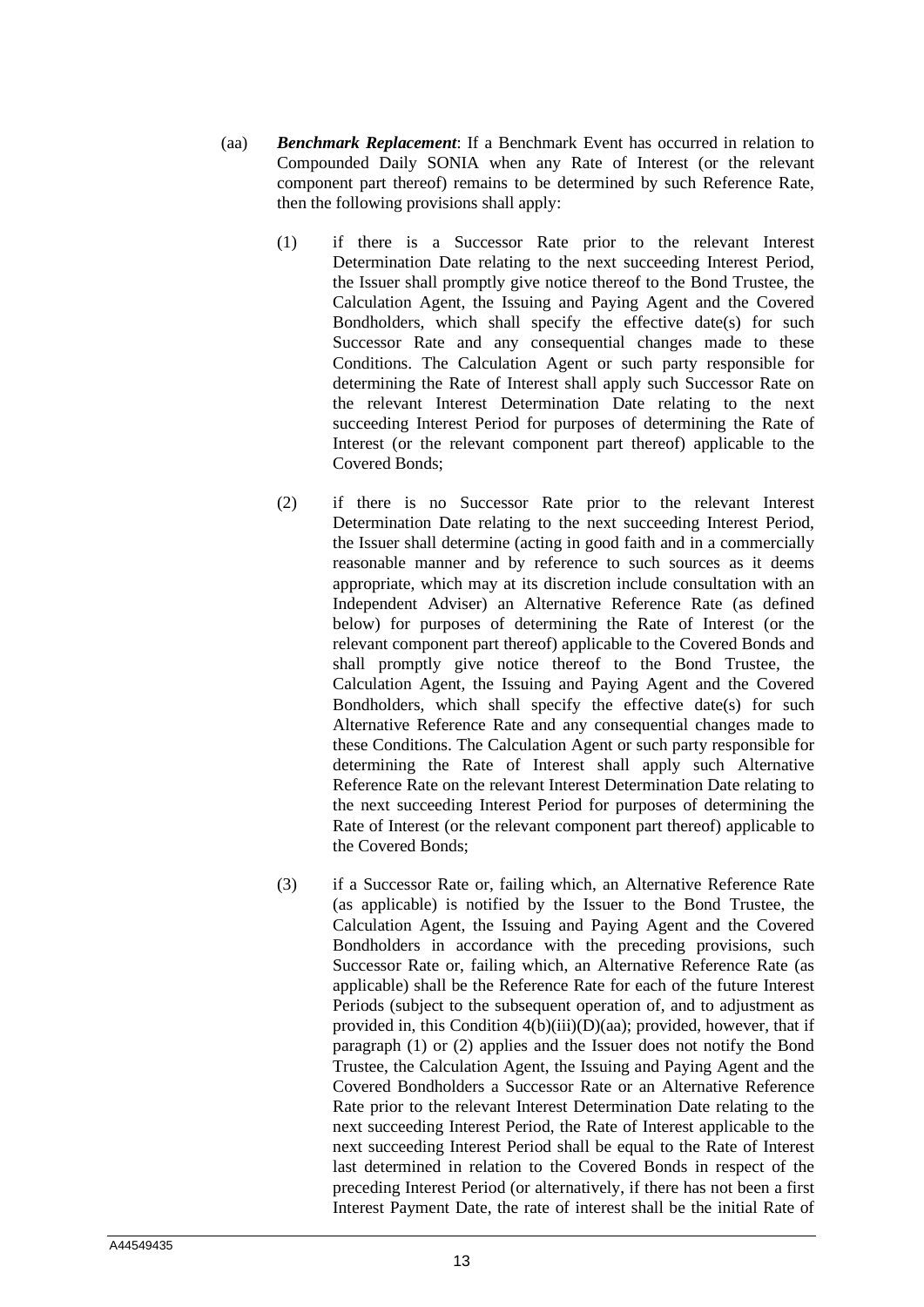Interest (if any)); for the avoidance of doubt, the proviso in this paragraph (3) shall apply to the relevant Interest Period only and any subsequent Interest Periods are subject to the subsequent operation of. and to adjustment as provided in, this Condition  $4(b)(iii)(D)(aa)$ ;

- (4) if a Successor Rate or, failing which, an Alternative Reference Rate (as applicable) is notified by the Issuer to the Bond Trustee, the Calculation Agent, the Issuing and Paying Agent and the Covered Bondholders in accordance with the above provisions, the Issuer may also specify changes to these Conditions, including but not limited to the Day Count Fraction, Relevant Screen Page, Business Day Convention, Business Days, Interest Determination Date and/or the definition of Reference Rate applicable to the Covered Bonds, and the method for determining the fallback rate in relation to the Covered Bonds, in order to follow market practice in relation to the Successor Rate or the Alternative Reference Rate (as applicable); and
- (5) if the Issuer (acting in good faith and in a commercially reasonable manner and by reference to such sources as it deems appropriate, which may at its discretion include consultation with an Independent Adviser) determines that an Adjustment Spread is required to be applied to the Successor Rate or the Alternative Reference Rate (as applicable) and determines the quantum of, or a formula or methodology for determining, such Adjustment Spread, then such Adjustment Spread shall be applied to the Successor Rate or the Alternative Reference Rate (as applicable). If the Issuer is unable to determine the quantum of, or a formula or methodology for determining, such Adjustment Spread, then such Successor Rate or Alternative Reference Rate (as applicable) will apply without an Adjustment Spread. For the avoidance of doubt, the Bond Trustee and Issuing and Paying Agent shall, at the direction and expense of the Issuer, effect such consequential amendments to the Trust Deed, the Agency Agreement and these Conditions (such amendments, the "**Benchmark Amendments**") as may be required in order to give effect to this Condition 4(b)(iii)(D)(aa). Covered Bondholders' consent shall not be required in connection with effecting the Successor Rate or Alternative Reference Rate (as applicable) or such other changes, including for the execution of any documents or other steps by the Bond Trustee or Issuing and Paying Agent (if required).
- (6) For the purposes of this Condition  $4(b)(iii)(D)(aa)$ :

"**Adjustment Spread**" means a spread (which may be positive or negative) or formula or methodology for calculating a spread, which the Issuer (acting in good faith and in a commercially reasonable manner and by reference to such sources as it deems appropriate, which may at its discretion include consultation with an Independent Adviser) determines is required to be applied to the Successor Rate or the Alternative Reference Rate (as applicable) in order to reduce or eliminate, to the extent reasonably practicable in the circumstances, any economic prejudice or benefit (as applicable) to Covered Bondholders as a result of the replacement of the current Reference Rate with the Successor Rate or the Alternative Reference Rate (as applicable) and is the spread, formula or methodology which: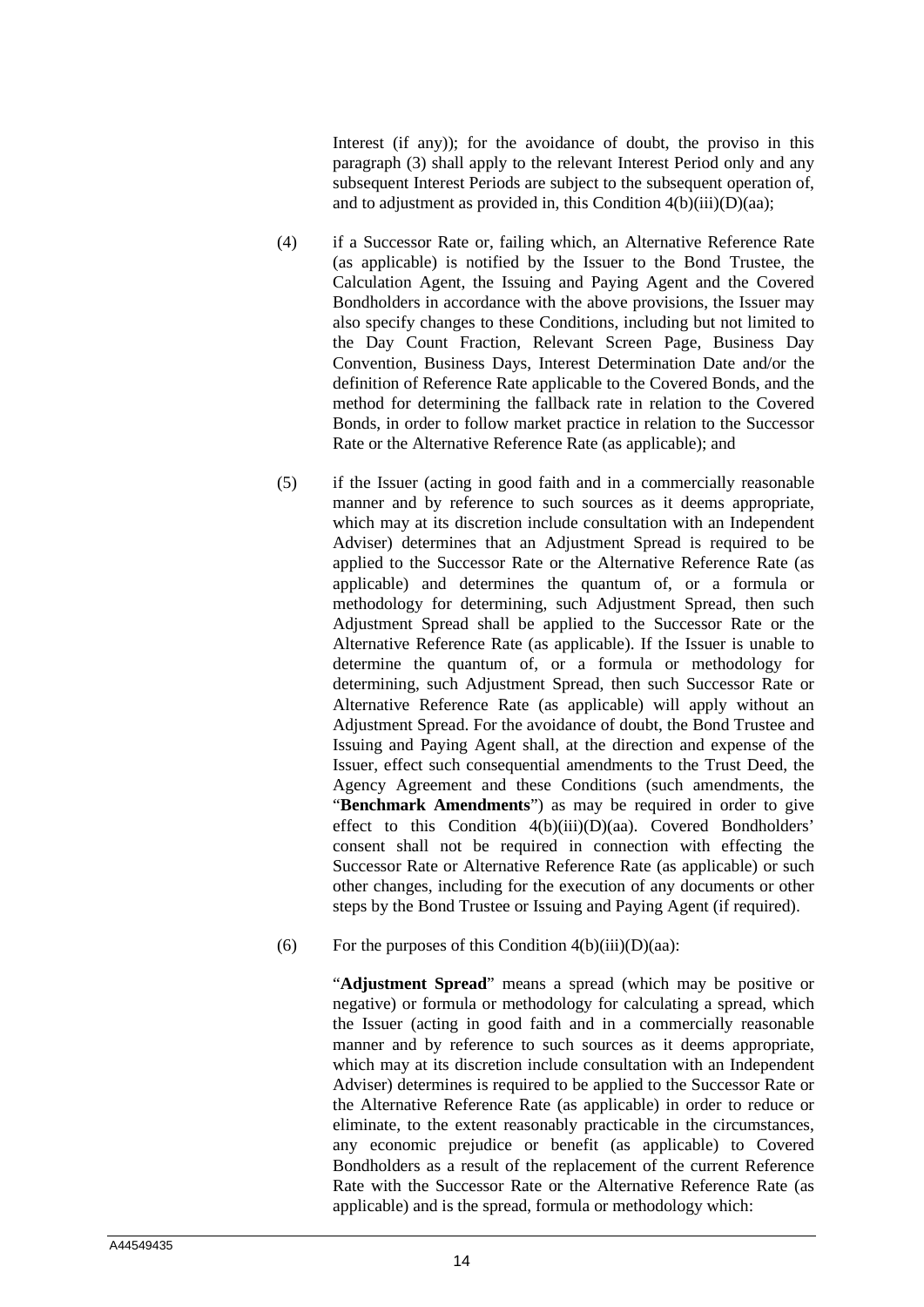- (A) in the case of a Successor Rate, is formally recommended in relation to the replacement of the current Reference Rate with the Successor Rate by any Relevant Nominating Body;
- (B) in the case of a Successor Rate for which no such recommendation has been made or in the case of an Alternative Reference Rate, the Issuer (acting in good faith and in a commercially reasonable manner and by reference to such sources as it deems appropriate, which may at its discretion include consultation with an Independent Adviser) determines is recognised or acknowledged as being in customary market usage in international debt capital markets transactions which reference the current Reference Rate, where such rate has been replaced by the Successor Rate or the Alternative Reference Rate (as applicable); or
- (C) if no such customary market usage is recognised or acknowledged, the Issuer in its discretion determines (acting in good faith and in a commercially reasonable manner, which may include consultation with an Independent Adviser) to be appropriate;

"**Alternative Reference Rate**" means the rate that the Issuer (acting in good faith and in a commercially reasonable manner and by reference to such sources as it deems appropriate, which may include consultation with an Independent Adviser) determines has replaced the current Reference Rate in customary market usage in the international debt capital markets for the purposes of determining rates of interest in respect of bonds denominated in the Specified Currency and of a comparable duration to the relevant Interest Period, or, if the Issuer determines that there is no such rate, such other rate as the Issuer determines in its discretion (acting in good faith and in a commercially reasonable manner and by reference to such sources as it deems appropriate, which may include consultation with an Independent Adviser) is most comparable to the current Reference Rate;

"**Benchmark Event**" means the earlier to occur of:

- (A) the current Reference Rate ceasing to exist or be published;
- (B) the later of (i) the making of a public statement by the administrator of the current Reference Rate that it will, by a specified date, cease publishing the current Reference Rate permanently or indefinitely (in circumstances where no successor administrator has been appointed that will continue publication of the current Reference Rate) and (ii) the date falling six months prior to such specified date;
- (C) the making of a public statement by the supervisor of the administrator of the current Reference Rate that the current Reference Rate has been permanently or indefinitely discontinued or is prohibited from being used or that its use is subject to restrictions or adverse consequences or, where such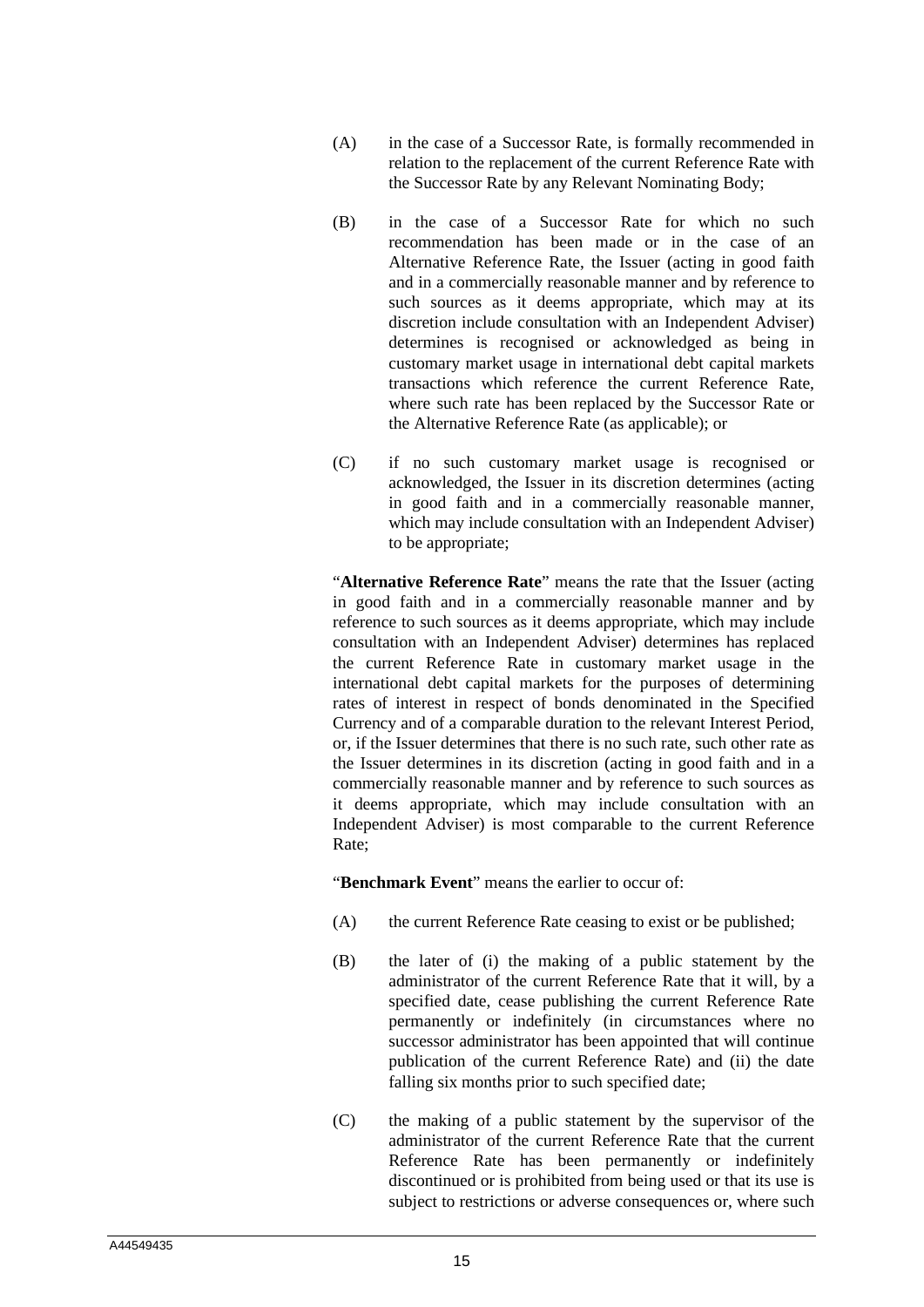discontinuation, prohibition, restrictions or adverse consequences are to apply from a specified date after the making of any public statement to such effect, the later of the date of the making of such public statement and the date falling six months prior to such specified date; and

(D) it has or will prior to the next Interest Determination Date become unlawful for the Calculation Agent, any Paying Agent, (if specified in the applicable Pricing Supplement) such other party responsible for the calculation of the Rate of Interest, or the Issuer to determine any Rate of Interest and/or calculate any Interest Amount using the current Reference Rate specified in the applicable Pricing Supplement (including, without limitation, under Regulation (EU) No. 2016/1011, if applicable);

### "**Relevant Nominating Body**" means, in respect of a Reference Rate:

- (A) the central bank for the currency to which the Reference Rate relates, or any central bank or other supervisory authority which is responsible for supervising the administrator of the Reference Rate; or
- (B) any working group or committee sponsored by, chaired or cochaired by or constituted at the request of (i) the central bank for the currency to which the Reference Rate relates, (ii) any central bank or other supervisory authority which is responsible for supervising the administrator of the Reference Rate, (iii) a group of the aforementioned central banks or other supervisory authorities, or (iv) the Financial Stability Board or any part thereof; and

"**Successor Rate**" means the rate that is a successor to or replacement of the current Reference Rate which is formally recommended by any Relevant Nominating Body.